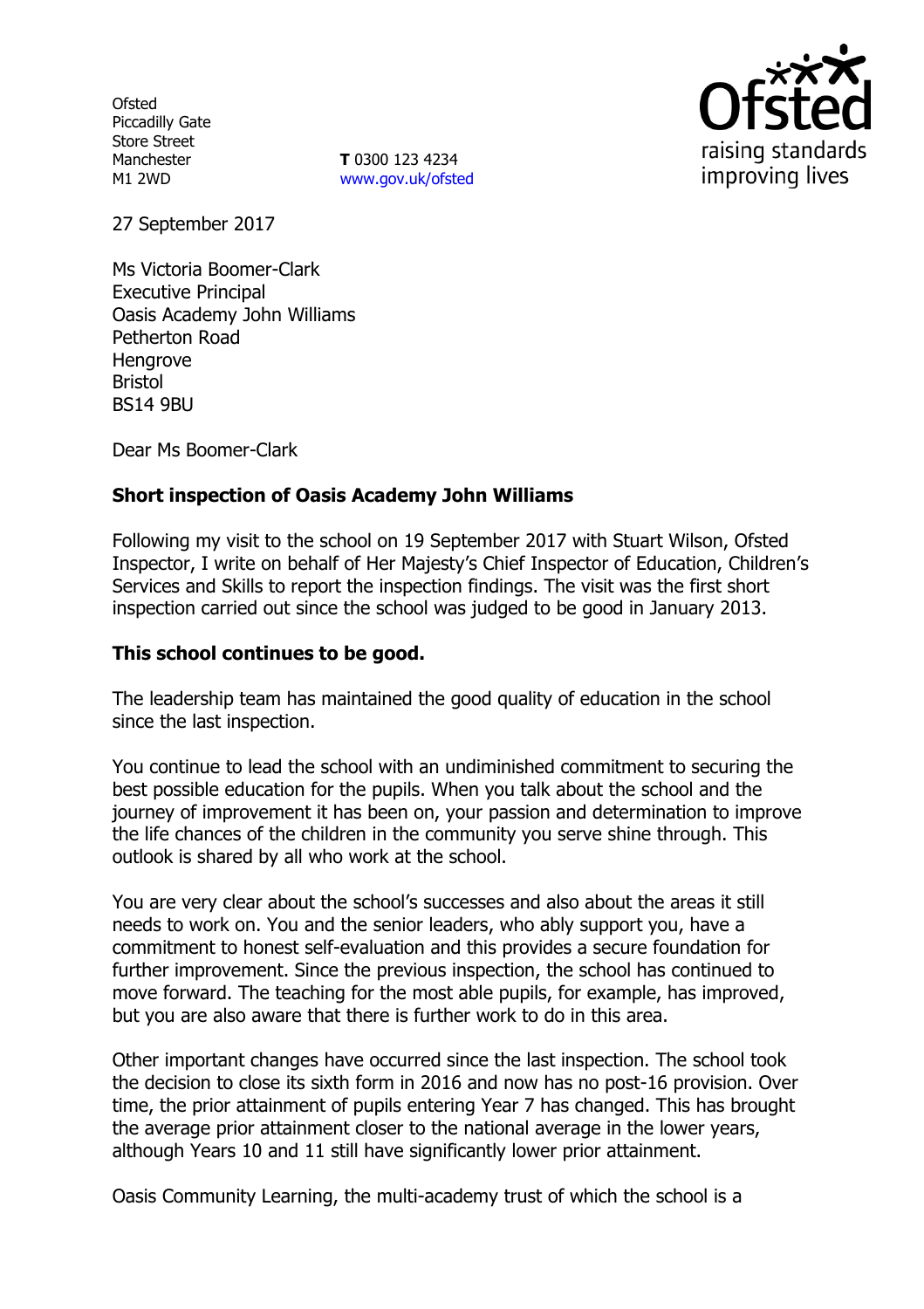

member, exercises the statutory role of governance through the person of its regional director for the south west. He has a strong understanding of the school and provides a good balance of challenge and support to the school. In this, he is helped by the academy council, which plays an important part in linking with the local community and promoting the ethos of Oasis Community Learning. Overall, therefore, governance is secure.

Oasis Academy John Williams is a happy school. Pupils are polite and conduct themselves very well both in and outside lessons. Attitudes to learning are positive and pupils want to do well. The strong relationships between staff and pupils provide the bedrock on which pupils can build success. The responses to Parent View, Ofsted's online survey, indicate that parents are happy with the education and care their children receive.

## **Safeguarding is effective.**

The leadership team has ensured that all safeguarding arrangements are fit for purpose and records are detailed and of high quality. Indeed, the culture of safeguarding in the school is highly developed. The designated safeguarding lead has a very good understanding of her role and of the particular safeguarding issues that are relevant to the local community. The key message that safeguarding is everyone's responsibility is clearly articulated across the school and well-established systems are in place to refer, record and respond to any concerns staff raise. This ensures that a culture of vigilance is in place. The vast majority of parents, when surveyed, agree that their child is safe at the school.

# **Inspection findings**

- $\blacksquare$  In our discussion at the start of the day, you identified that the school regards the programme of training and support for new and recently qualified teachers and more established staff as a strength of the school. We agreed that this should be a key line of enquiry. Newly qualified teachers (NQTs) feel very well supported by the school. There is a comprehensive programme of support, including subject-specific mentoring and support from senior leaders. Regular sessions for all NQTs together allow them to develop their understanding of teaching and learning. These meetings also provide a useful forum in which they can discuss and reflect on their teaching and learn from each other.
- For more established staff, training is also good. In particular, senior leaders are quick to identify talent and to develop it. Many of the middle leaders in the school have reached their current positions as a consequence. Taken overall, therefore, school leaders are right to consider the way staff are trained and developed as a strength of the school.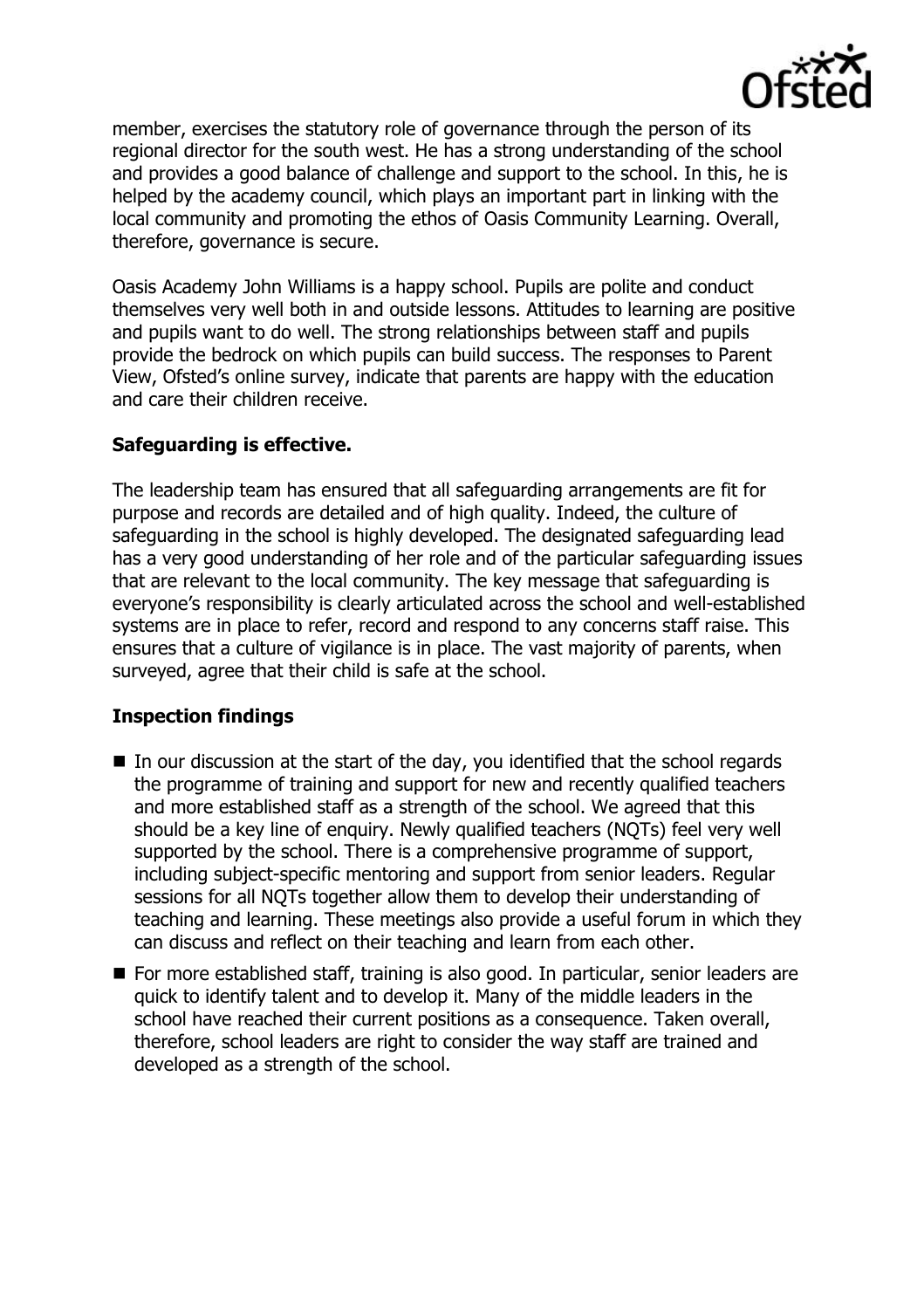

- A second line of enquiry concerned the extent to which teachers pitched the work they set pupils at the right level, particularly for the most able. This was an area for development identified at the previous inspection in 2013. Teachers' planning indicates that they identify the most able pupils and take their needs into account when setting appropriate work. In discussion, the most able pupils can give examples of the ways in which they are challenged in individual lessons and particular subjects. The extent of challenge across all subjects and year groups is a little inconsistent, however, and there is not yet a coordinated approach to teaching the most able across the whole school. One indicator of this is that the results of the 2017 GCSE examinations show some substantial variations in the proportion of pupils achieving the higher grades. For example, three times as many pupils received at least a grade 7 in mathematics compared with those who did in English language.
- The inspection's third line of enquiry looked at the performance of disadvantaged pupils. Historically, disadvantaged pupils have made good progress overall and in the core subjects of English and mathematics, as have all pupils. Progress for disadvantaged pupils, including the most able, has tended to be weaker in science, humanities (notably history) and Spanish, key subjects in relation to the English Baccalaureate (EBacc).
- Where teaching is strong, disadvantaged pupils make progress in line with that of other pupils and this progress compares favourably with that of other pupils nationally. Where teaching is less strong, the two groups again make similar progress but it compares less favourably with the national average. Observations in lessons support this conclusion and the key challenge for the school is to ensure that the overall good progress that disadvantaged pupils make is reflected more consistently in each subject. In addition, too many disadvantaged pupils are persistently absent and are thus not taking full advantage of the educational opportunities the school offers.
- The final line of enquiry investigated whether the curriculum meets the needs of the pupils. School leaders have reacted well to address the pattern of variation in outcomes across subjects. The curriculum has been redesigned and pupils make their option choices earlier. One effect of this is that larger numbers of younger pupils are choosing subjects that will make them eligible for the EBacc (although in the current Year 11 the figure is very low).
- There is now greater emphasis in the curriculum on mastery and pupils developing a secure knowledge base from which to use their skills. This aspect of the curriculum redesign is in its early days but its impact is already seen in, for example, the approach taken in Year 7 to the study of 'Oliver Twist' in its wider social context. Overall, the curriculum of the school remains broad and balanced and it meets the needs of pupils.

### **Next steps for the school**

Leaders and those responsible for governance should ensure that:

 $\blacksquare$  a coordinated approach to teaching the most able is developed across the school